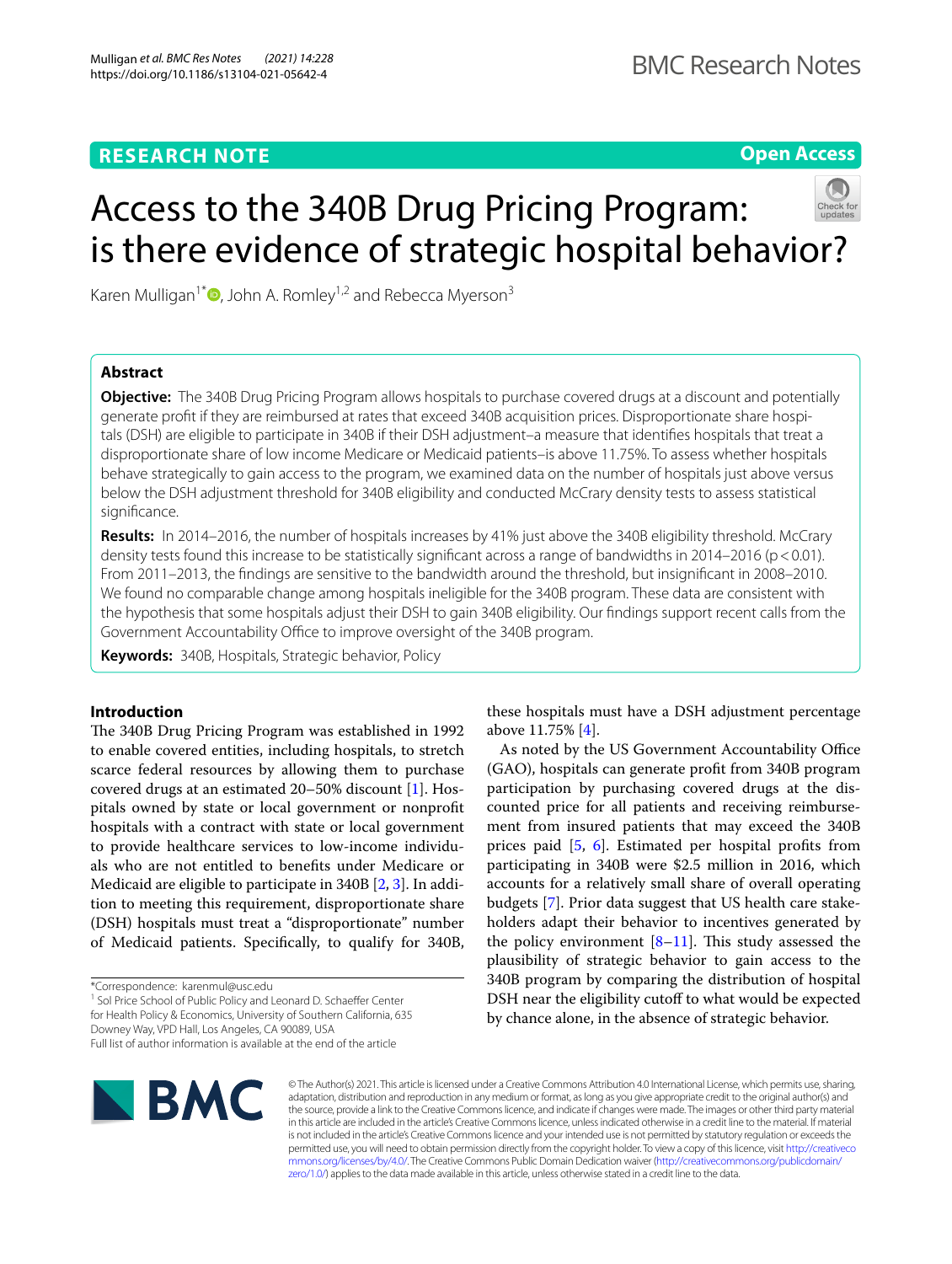# **Main Text**

# **Methods**

Our sample included US non-proft and public acute care hospitals with non-missing DSH information in the Healthcare Cost Report Information System (HCRIS) for at least 1 year between 2008 and 2016 [[12](#page-4-9)]. We excluded critical access hospitals, which do not have a DSH requirement for 340B participation, as well as sole community hospitals and rural referral centers, which face a lower DSH requirement (8%) for 340B eligibility [\[13](#page-4-10)]. Because our study focused on general acute care hospitals, we also excluded children's hospitals and freestanding cancer hospitals, which comprise less than 3% of all 340B hospitals [\[14](#page-4-11)]. Investor-owned (i.e. "for-proft") hospitals are ineligible irrespective of DSH and were excluded from the main analysis.

Small hospitals must report a capped value of 12% DSH even if their actual DSH is higher [\[15](#page-4-12)]. In our sample, 40.7% of hospital-year observations  $(N=11,361)$  were subject to the DSH cap. We therefore calculated "true" DSH for all hospitals using formulas published by the Centers for Medicare & Medicaid Services [\[15](#page-4-12)]. Among uncapped hospitals in our sample, reported and calculated DSH had correlation of  $+0.996$ .

We grouped hospitals by true DSH into 1 percentage point bins, with no bins containing 11.75%, and graphed the number of hospitals in each bin just above and below the 11.75% eligibility threshold. If hospitals are adjusting their DSH to gain eligibility, we expect this graph to show a sharp increase in the number of hospitals just above 11.75%. We also used McCrary density tests with true DSH as the running variable to assess whether the observed diference in density of hospitals just below and above the 11.75% threshold was signifcantly larger than what would be expected by chance alone  $[16]$  $[16]$  $[16]$ . Thus, our analysis focuses on bunching in the hospital DSH distribution just above the 340B eligibility threshold at a given point in time.

We conducted several alternate specifcations to assess the robustness of fndings. First, we repeated the McCrary density test using bandwidths (ranges of data near the cutof) equal to 1, 3, 5 as well as a mean-standard-error optimal bandwidth calculated using a local polynomial estimator [\[17](#page-4-14)]. Because 340B eligibility is not afected by DSH values other than 11.75%, a null hypothesis of no manipulation does not generate falsifable predictions about the DSH density of hospitals far from the threshold. To test for comparable changes in the distribution of DSH at points other than the 11.75% threshold, we repeated the analysis using placebo DSH cutoffs ranging from 6.75% to 16.75%. Third, we conducted a placebo analysis using data from investor-owned hospitals, which are ineligible for 340B irrespective of DSH. Finally, since DSH depends partly on Medicaid inpatient days, an increase in the number of hospitals above the threshold might simply refect expansions of eligibility for Medicaid to low-income, non-disabled adults implemented in many states starting in 2014 under the Afordable Care Act (ACA). To examine whether this accounted for our fndings, we repeated the analysis after dropping states that implemented Medicaid eligibility expansions.

## **Results**

Figure [1](#page-2-0) presents histograms of the DSH variable among public and non-proft hospitals, compared with investorowned hospitals, which were never eligible for 340B. In 2014–2016, the number of hospitals just above the threshold increases by 41% compared to the number just below it. Prior to 2014, this pattern was much less pronounced.

McCrary density tests found a signifcant increase just above the 340B eligibility threshold in 2014– 2016 ( $p < 0.01$ ). This finding was present for all bandwidths examined. From 2011–2013, the statistical signifcance of the change at the threshold was sensitive to the bandwidth used; the change was statistically significant  $(p < 0.01)$  for the optimal bandwidth (4.0 below the threshold and 4.3 above) as well as bandwidths of 2 and 5, but not for the bandwidth equal to 1. The McCrary density test did not identify signifcant changes in the number of hospitals at the 340B eligibility threshold prior to 2011.

Sensitivity checks suggested the robustness of fndings. We found no comparable evidence of changes in the number of hospitals at cutoffs other than 11.75%. There was no signifcant change in the number of hospitals at the 11.75% threshold for the investor-owned hospitals, a group of hospitals that is ineligible for the 340B program. Additionally, our fndings were robust to dropping states that expanded Medicaid eligibility (Fig. [2](#page-3-0)). While this suggests Medicaid eligibility expansions do not explain the increase in hospitals just above the threshold in 2014–2016 for the full sample, we cannot rule out the possibility that Medicaid expansions impacted hospitals in non-expansion states that are located near the border of an expansion state.

## **Discussion**

This paper documents an increase in the number of hospitals whose DSH is just above the 340B eligibility cutof. This increase at the cutoff is significantly larger than what would be expected by chance alone in 2014–2016; there is suggestive evidence of an increase in 2011–2013, and no evidence of an increase prior to 2011. These patterns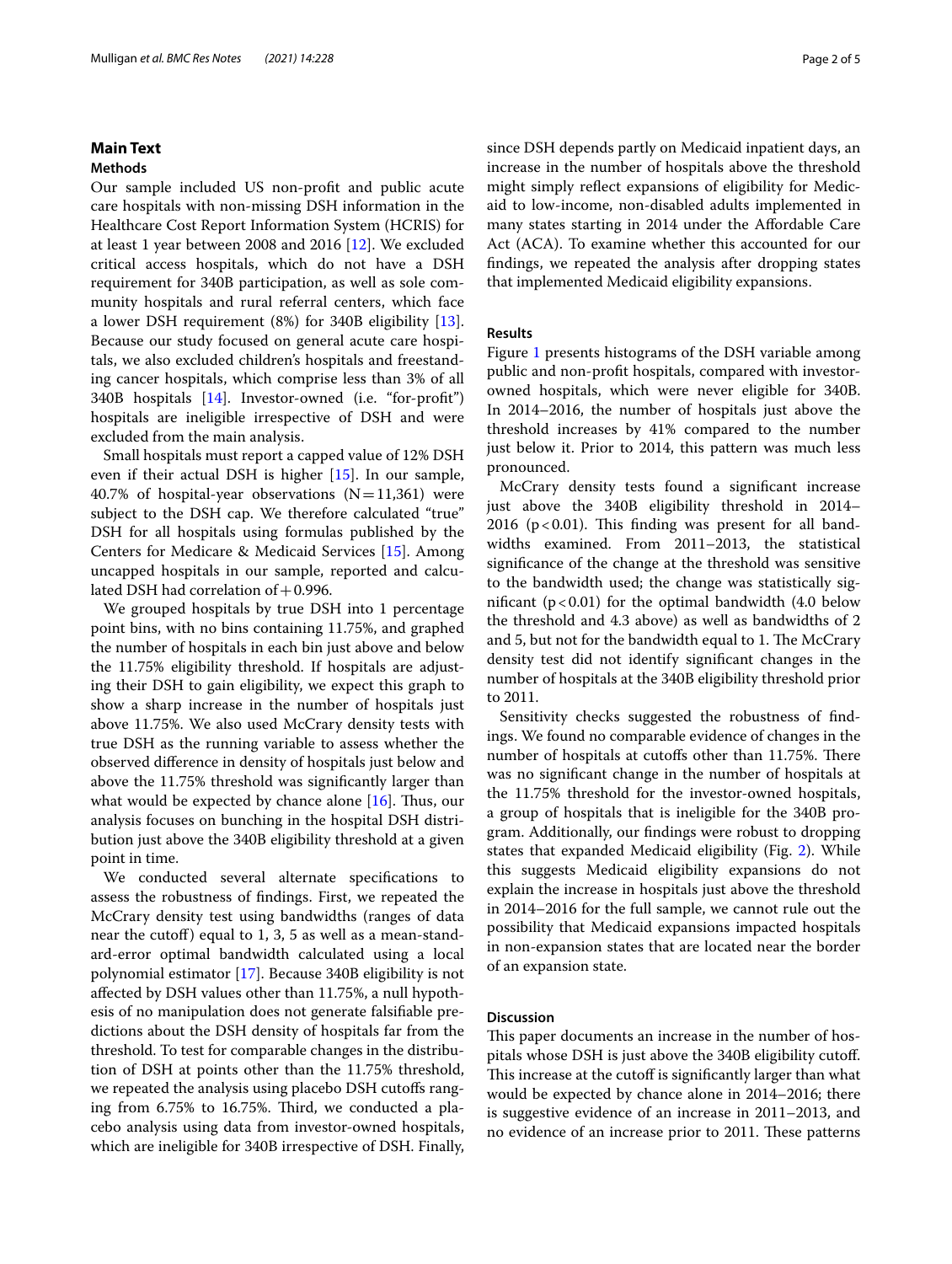

<span id="page-2-0"></span>are consistent with a hypothesis that some hospitals adjusted their DSH to gain 340B eligibility, although this is a fairly recent phenomenon.

The possibility of DSH adjustment was examined in a previous study that used a regression discontinuity design (RDD) to estimate the efect of the 340B program on hospital-physician consolidation and the administration of non-oral drugs by hospital-owned facilities [ $18$ ]. In particular, the RDD estimates would be invalid if hospitals strategically adjust the factors (i.e. DSH) that determine 340B program eligibility [\[19\]](#page-4-16). Desai and McWilliams (2018) used data from 2008–2012 [[18\]](#page-4-15), and our results for 2008–2010 are consistent with theirs. However, for 2011–2013 (i.e., 2 year overlap with the previous study), we found that the statistical signifcance of McCrary density tests was sensitive to bandwidth. Desai and McWilliams (2018) did not fnd evidence of manipulation, however they used graphical analysis and

analyzed changes in the same hospital over time rather than McCrary density tests  $[18]$  $[18]$ . From a methodological standpoint, our results suggest that RDD may not be a valid approach for studying the 340B program, particularly after 2014 when we fnd the strongest statistical evidence consistent with strategic behavior.

Although we cannot determine the mechanism that drives our results, several possibilities exist. First, hospitals may have increased their DSH through better record keeping without substantive changes in patient mix. Better record keeping would be consistent with observed high adoption rates of electronic health records by hospitals following the passage of the ACA [\[20\]](#page-4-17). Alternatively, administrators at hospitals near the eligibility threshold may have accepted more Medicaid or dual eligible patients in order to move their DSH above the 11.75% cutof. Finally, it is possible that some hospitals near the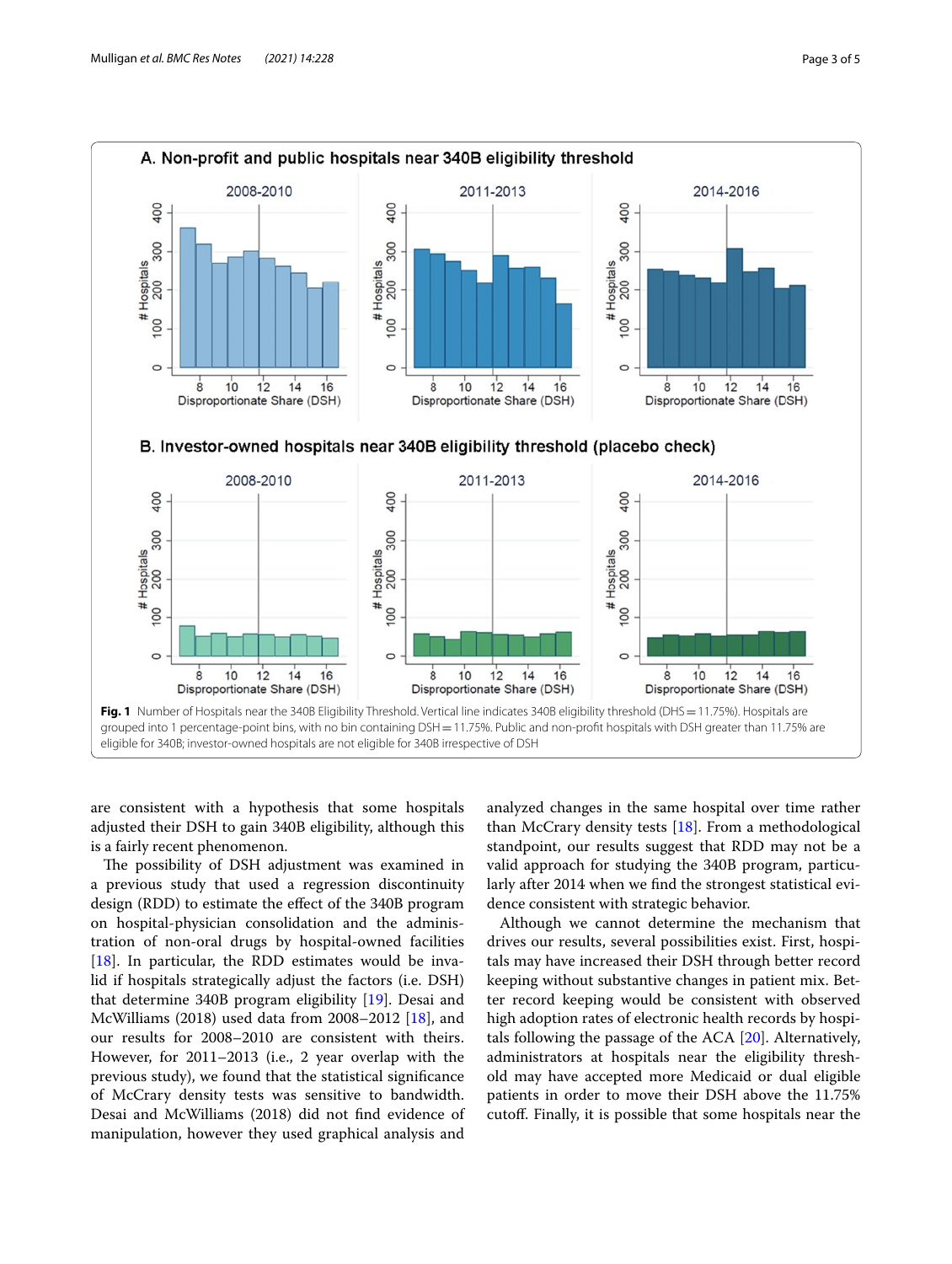

<span id="page-3-0"></span>eligibility cutoff misreported their DSH or the underlying patient mix to gain access to the 340B program.

Our data are relevant to ongoing policy discussions. While there is some oversight of the 340B program, it is limited, with only 200 covered entities receiving audits annually  $[21]$ . The GAO has issued calls for improved reporting and oversight in the 340B program [\[5](#page-4-4), [21\]](#page-4-18). Our data support these calls for additional oversight and suggests attention could be focused on hospitals near the eligibility threshold.

# **Limitations**

The primary limitation of our study is related to interpretability of results. Our fndings of more hospitals above the threshold than would be expected by chance only applies to hospitals "near" the eligibility threshold. For example, in 2016 there were 2189 hospitals in our main sample, with 185 having true DSH 2 percentage points or less above the threshold. Thus, based on a back-of-the-envelope calculation, at most roughly 8%

of hospitals may have adjusted their DSH to shift just above the 340B eligibility threshold. While strategic behavior to adjust DSH may be more widespread (i.e., hospitals may adjust DSH well beyond the threshold), available statistical tests do not allow us to check for this possibility. Finally, while 340B has been available since 1992, the costs and benefts tied to 340B participation by hospitals may have shifted over time. While this is an important issue, it is outside the scope of this paper and an area for future research.

#### **Abbreviations**

ACA: Afordable Care Act; DSH: Disproportionate share; GAO: Government Accountability Office; HCRIS: Healthcare Cost Report Information System.

#### **Acknowledgements**

The authors would like to thank Catherine Ishitani for research support and Karen Van Nuys for feedback.